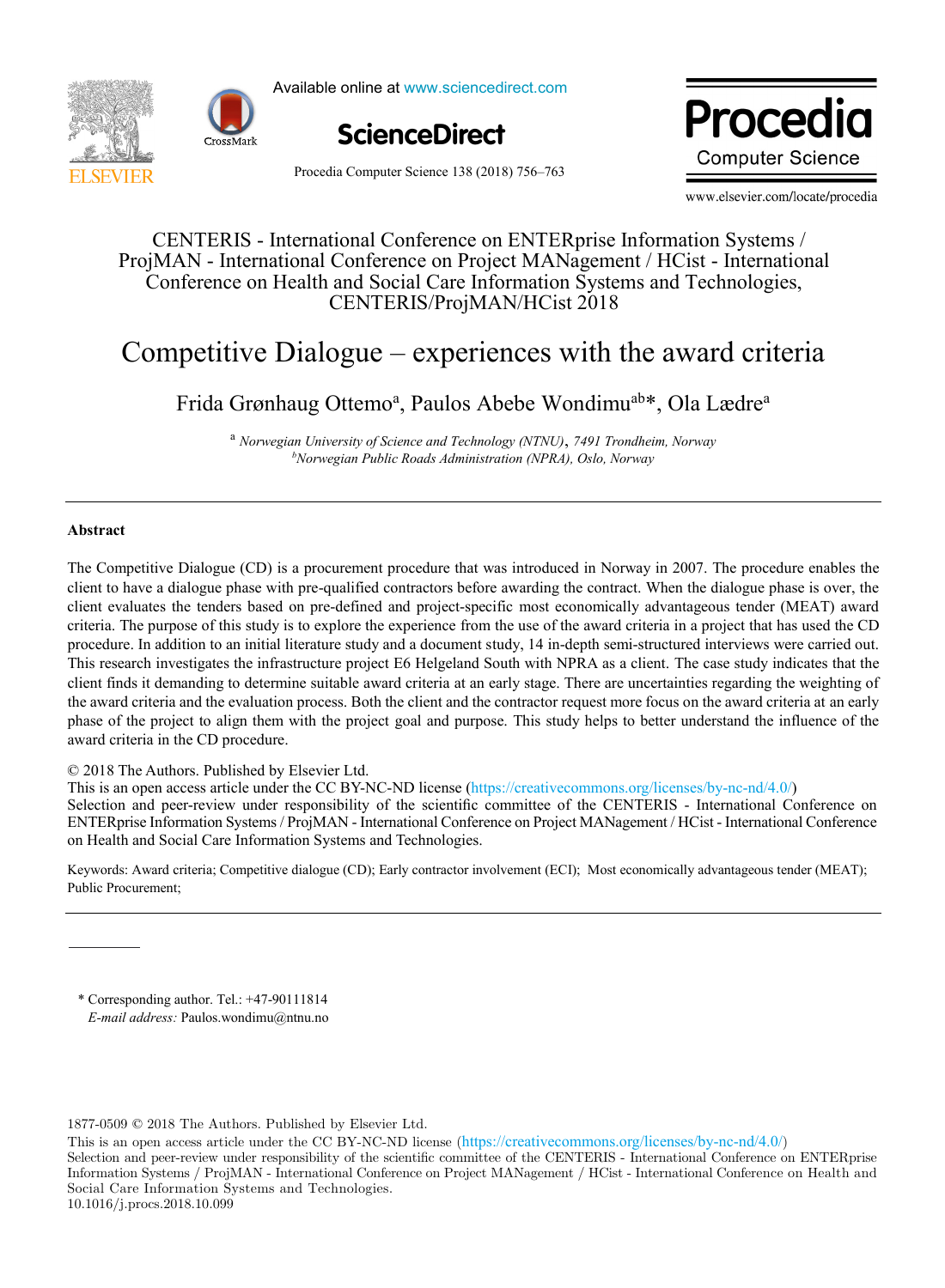## **1. Introduction**

Based on European legislation, the different procurement procedures that are identified by EU-directive for public works, supply and service contracts are: open procedure (without selection), restricted procedure (with pre-selection, pre-qualification), competitive procedure with negotiation, competitive dialogue (CD), innovation partnership and use of the negotiated procedure without prior publication [1]

The CD procurement procedure was introduced in 2004 by European Parliament Directive 2004/18/EC for particularly complex contracts [2]. Hoezen and Hillig (2008) [3] argue that the CD procedure was introduced to fulfill the need of a new procedure for projects that were becoming ever more complex. According to Haugbolle et al. (2015) [4], the CD procedure enables the client and some pre-qualified contractors to have a dialogue phase discussing all aspect of the contract, including the economic conditions. Throughout this dialogue phase, the contractors develop solutions in close cooperation with the client. When the dialogue phase is over, the client evaluates the proposed solutions and tenders before awarding a contract. The client should evaluate the received tenders on the basis of the award criteria specified in the contract notice and select the most economically advantageous tender (MEAT) [5]. According to Hoezen and Doree (2008) [6], MEAT is always the awarding method in the CD procedure.

The award criteria are at the core of the dialogue phase and are shown to be extremely important in the evaluation of the contractors' tender. However, little research seems to have been carried out on award criteria experiences in the CD projects, and this stands out as the knowledge gap. To fill this knowledge gap, this paper explores the experiences with the use of the award criteria in a project that has used the CD by addressing the following research questions:

- Which award criteria are used?
- What are the experiences from the use of the award criteria?
- How can the use of the award criteria be improved in future projects?

## **2. Research Methodology**

This research was carried out based on a literature study, a document study, and fourteen semi-structured in-depth interviews.

The literature study was carried out in accordance with a literature review procedure described by Blumberg et al. (2014) [7]. It was done primarily to collect secondary data to establish a theoretical framework and to assess the current state of research on the topic. The procedure started with determining suitable search words. The choice of search words was made after reading an internal report made by the NPRA, mapping the procedure. Search words such as competitive dialogue, award criteria, early contractor involvement, etc. were used in search engines Google Scholar and Oria to find relevant literature. Furthermore, citation chaining of the references of these articles was used to find more literature relevant to the study [8].

The NPRA has used the CD procedure on six projects so far. One of these six projects, namely E6 Helgeland South, was studied to answer the research questions. The main reasons for choosing to study E6 Helgeland South are that the dialogue phase of the project was carried out recently, and the project stands out as the biggest infrastructure project in Norway that has used the CD procedure.

In total, fourteen in-depth semi-structured interviews were conducted in line with the prescriptions of Yin (2013) [9]. Three of them were general interviews with client personnel that have involved in the dialogue phase in one of the five projects that have used the CD procedure. The remaining eleven interviews were case specific with key informants from both client and contractors that participated in E6 Helgeland South project. The purpose of the general interviews was to obtain a general understanding of the CD process. All the interviews, except one, were carried out face to face, at the interviewees' office. They were carried out based on an interview guide and lasted between one and two hours. By consent of the respondents, the interviews were recorded, later transcribed and then sent as a summary for approval. The document study was based on internal documents supplied by the respondents from the case; these included tender documents, contract documents, project presentation, the grading of award criteria and evaluation of the solutions. This provided a foundation to understand the specific case, and Yin (2013) [9] puts forward that sources like this corroborate data collected with interviews.

"Good research practice obligates the researcher to triangulate, that is, to use multiple methods, data sources, and researchers to enhance the validity of research findings" [10]. Yin (2013) [9] supports this by stating that a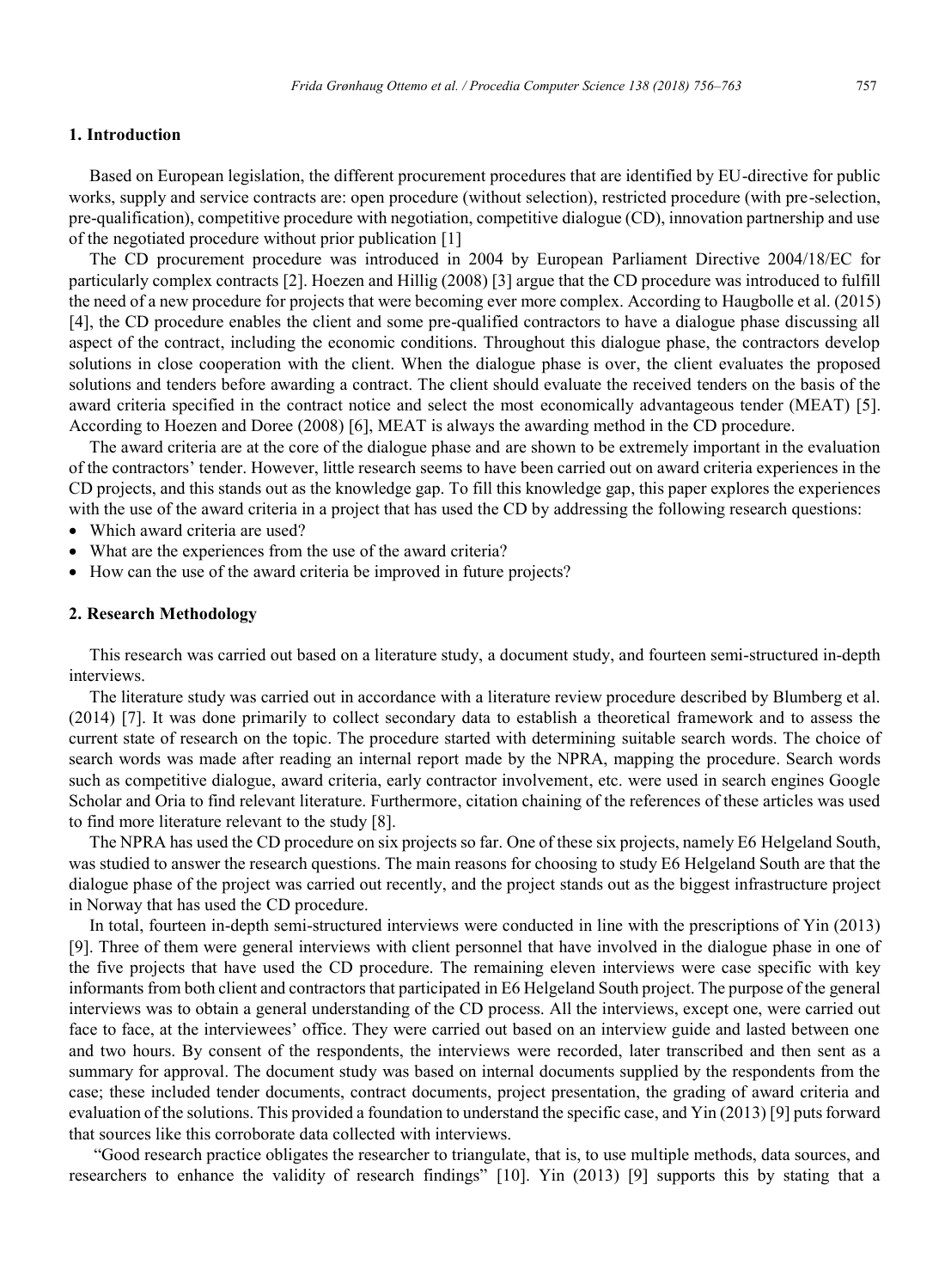triangulation of methods helps strengthen findings and allows a more credible and accurate conclusion. In this study, data triangulation was achieved through the use of multiple data sources (interviews with the client personnel, contractors' personnel, and document study) and being multiple researchers.

## **3. Theoretical Background**

#### *3.1. Competitive Dialogue*

Hoezen et al. (2010) [11] describe the CD procedure as a procurement procedure that consists of several discussion rounds between the client and potential contractors. The purpose of the procedure is that the client gets insight in which solutions the market has to offer by involving the contractor at an early stage. Wondimu et at. (2016) [12] put forward the idea that early contractor involvement (ECI) influence projects in a positive way and their findings show that CD is one of the suitable approaches for implementing it. Wondimu et al. (2016) [13] support this by stating that an organizational integration of contractors at an early phase can contribute to better value for money.

The CD is an innovative procurement tool. It is a less restrictive tendering process that has an impact on the ability of the market to respond with an innovative solution [14]. It gives the contracting parties the possibilities to discuss among other things about sustainability and renewable energy objectives, and the client can ensure its long-term commitments are taken into account [15]. The most discussed disadvantage of the CD procedure is its relatively high transaction costs [16].

According to OGC (2008) [17], there are several stages carrying out CD, but since complex projects often have unique characteristics, there is no standard way to undertake the CD. The procedure used by NPRA is as follows. First, the contracting authority has to settle a competent project group that attempts to chart the project needs. Further, they develop a pre-qualification document including the pre-qualification criteria and a draft tender document with award criteria. The client publishes these documents at Doffin, the Norwegian national notification database for public procurement, and the TED-database. Following this, any contractor can request to participate in the dialogue. The client pre-qualifies the best contractors and invites them to join the dialogue, aiming to come up with a solution that meets the needs of the project. The client must ensure to treat the contractors equally by supplying them with information at the same time, and it is also important to not disclose confidential information concerning the solutions. During the dialogue, the contractors develop the solution they find most suitable to fulfill the requirements of the project, based on the award criteria.

At the same time, the client together with the contractors develop the final tender document; when the client is satisfied with the presented solutions, he or she declares the dialogue as finished. The contractors are then invited to deliver their final tender. This tender is divided into two envelopes, envelope 1 with the solution answering the award criteria, and envelope 2 with a price. The solution in envelope 1 is evaluated up against the award criteria without knowing the price. After the evaluation, the client opens envelope 2 with the price. This envelope system makes it possible to use MEAT as an awarding method.

#### *3.2. MEAT Award Criteria*

Uttam and Roos (2014) [5] argue that MEAT is the only permitted awarding method applied in the CD procedure. MEAT is the weighted sum of various aspects of a product or service that provides value to the project. It makes sure that other selection criteria will be considered in addition to price by taking quality, environment, and social aspects into consideration [5]. The guidance for the regulation in Norway FOA (2013) [18] supports this by stating that the client has to choose tender based on the best relation between price or cost and quality. It further describes that the awarding of contracts must be based on objective criteria. The criteria should be stated in the announcement or the tender document so that it is predictable and transparent for the contractors regarding what the client will expect and emphasize in the evaluation of solutions.

According to European directives, when a public client awards a tender through the MEAT criteria, the client has to decide the evaluation criteria of the tenders in advance [1]. As Burnett (2009) [19] stated, the better-detailed understanding, the client has on how the project needs might be met, the easier it will be to refine the award criteria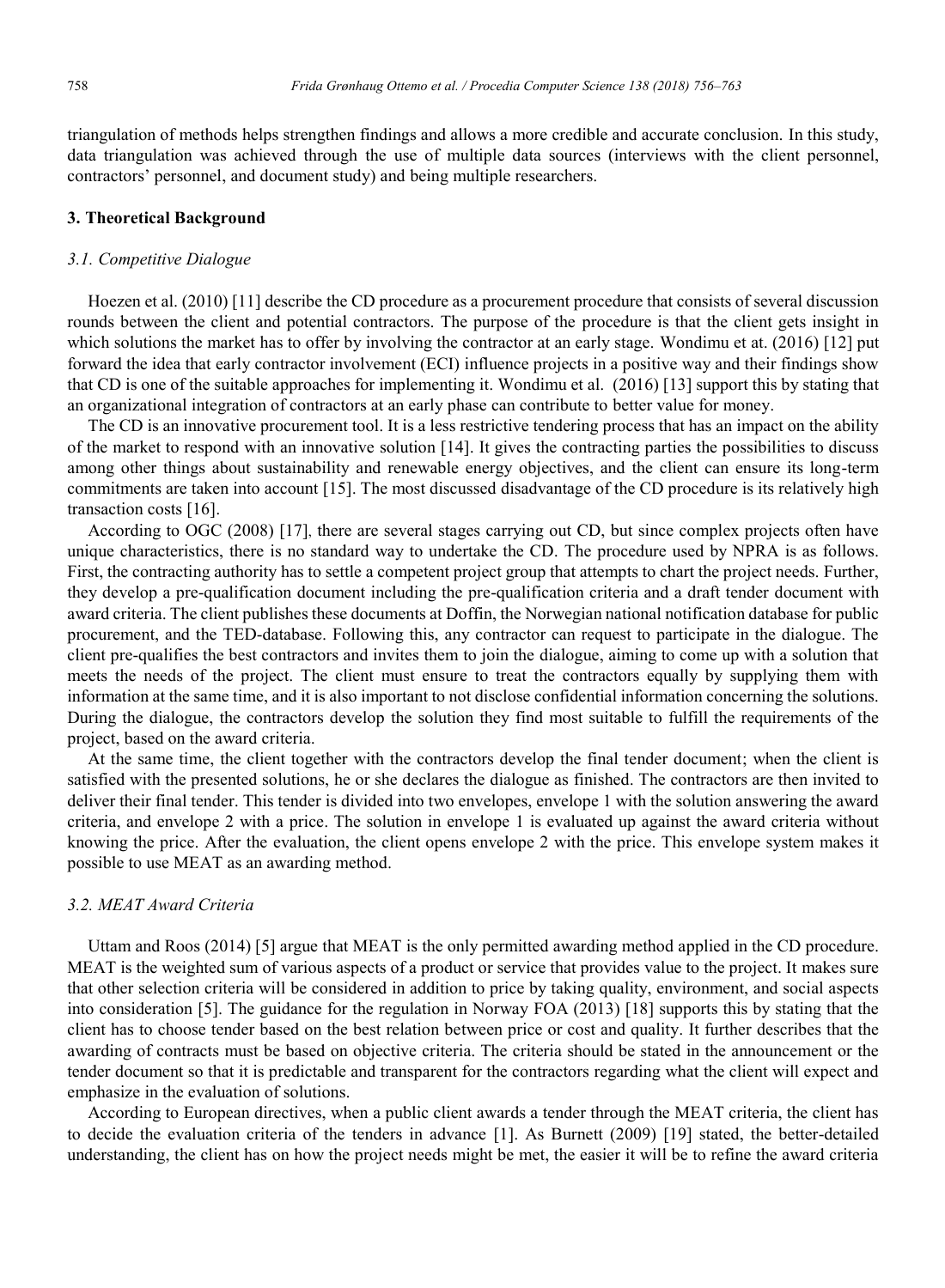and their weighting. Sebastian et al. (2013) [20] claim that the use of MEAT enables the client to use award criteria that reflect qualitative, technical and sustainable of the submitted tenders as well as price.

The regulation FOA (2016) [21] lists possible award criteria such as quality, price, technical value, aesthetic and functional characteristics, operating cost, universal design and environmental, social and innovative characteristics. The criteria can also include the organization, qualifications, and experiences of the project team. There is often a focus on profitability, customer service, and technical assistance as well as time delivery or completion. "The client is free to decide which award criteria to be taken into account for the awarding and how the criteria should be weighted" [18]. Burnett (2009) [19] claims that the marked require not only disclosure of the weighting of the main award criteria, but also of the sub-award criteria.

#### *3.3. MEAT evaluation and challenges*

The MEAT evaluation method clarifies the winning chance of the most optimal value-price ratio. It needs other objective aspects (e.g., innovation and sustainability) that can add values to the project than solely the lowest price as an evaluation method. As the aim of MEAT is a value-price optimization, it differs from other tender methods that focus only on price minimization or value maximization. An example of a tender that focuses only on price minimization can be lowest price tender for fixed-requirements, and a tender that focuses only on value maximization can be fixed-price design contest [20].

Point, ratio and price correction system can be used to evaluate MEAT tender. In the point system, all aspects of the tender are converted into points according to an objective calculation reference. In this system, the tender with the highest point becomes the winner. In ratio system, the tender with the highest value/price ratio becomes the winner. Value is calculated by addition of the added value to the basic value. The basic value is the minimum tender requirements and the added value is the tender above the minimum requirements. In a price correction system, the tender with the lowest corrected price becomes the winner. The corrected price is determined by first calculating the added value of each tender above the minimum requirements. Then, the offered price will be adjusted depending on the added value [20].

The client needs to take into account which scaling system to use in the evaluation process. The scaling system has two dimensions. In this evaluation, it is necessary to determine how to use the scale and its span. According to Stevens (1946) [22], there are four scales of measurements: nominal, ordinal, interval and ratio. It is important to choose a scale that is easy to understand and use as well as making the evaluation reliable. The following two scales of measurements will fit for this type of evaluation: The ordinal scale uses comparison and allows ranking the solutions in addition to sorting the data, while the interval scale determines equality of intervals or differences, but not the ratio.

There are challenges to implementation of the MEAT criteria, as the current regulations on public procurement do not specify how the MEAT evaluation procedure should be conducted. According to fundamental principles of public procurements, a client must, in a transparent and foreseeable manner, present the method for the evaluation procedure. However, the identification of MEAT might be a difficult task for the client and they need to consider different aspects like which criteria to use and the way to evaluate these criteria. In addition, it is essential to construct an evaluation model and a way of applying it. Special attention should be given when defining the MEAT criteria. Both oversimplifying and over-complication can have a negative consequence on the project performance. Standardization of MEAT weighting factors is important for the public client [20].

#### **4. Findings and discussion**

## *4.1. Which award criteria are used?*

At E6 Helgeland South, the client decided to have four main award criteria. They weighted them with a fictive price and a percentage as shown in Table 1, below: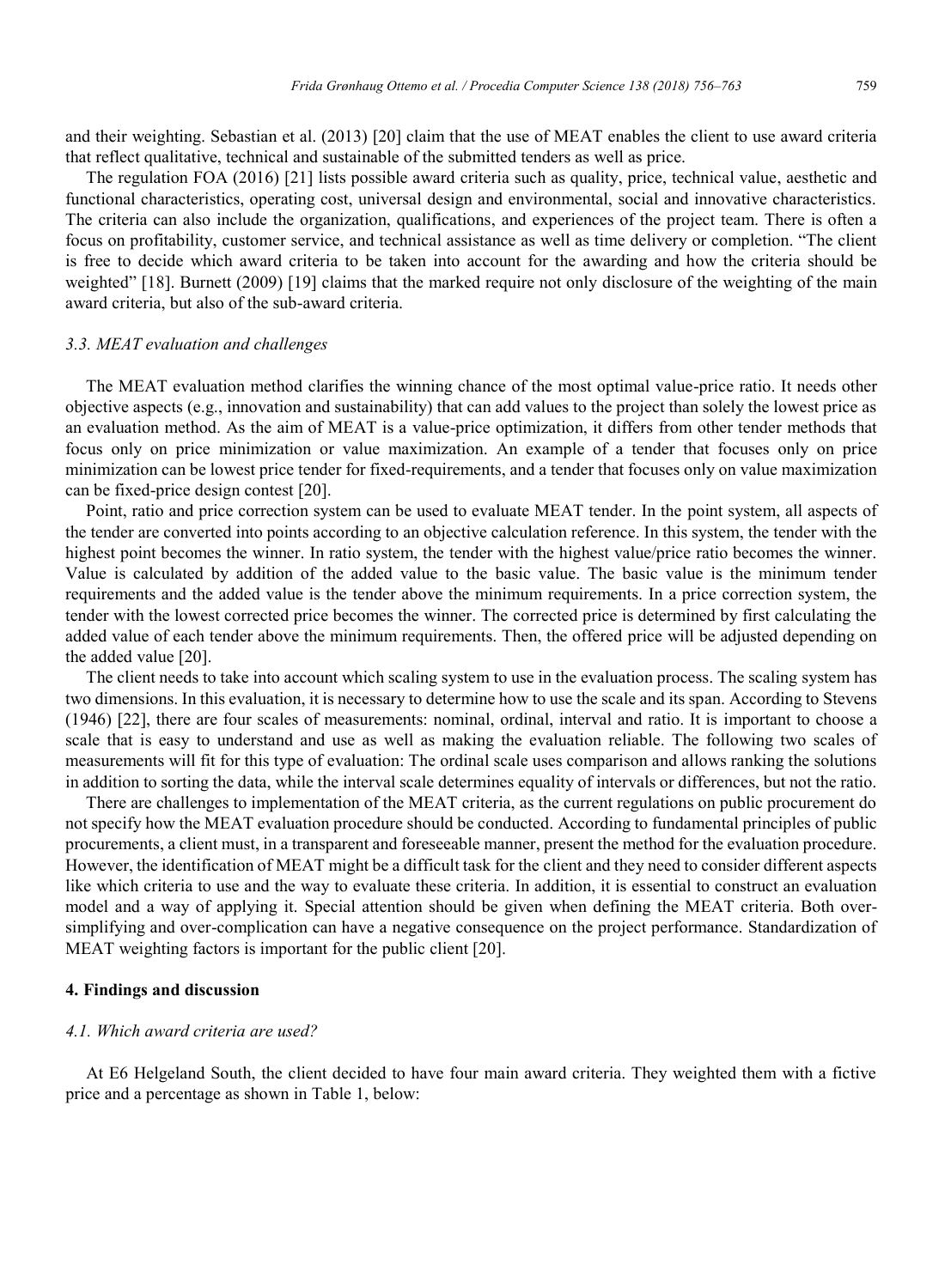| Symbol         | Award criteria                          | price/<br>Fictive<br>percentages |
|----------------|-----------------------------------------|----------------------------------|
| K1             | Organization and management of contract | NOK 110 mill/41%                 |
| K <sub>2</sub> | Sensitive areas                         | NOK 70 mill/26%                  |
| K3             | <b>Technical Solutions</b>              | NOK 50 mill/18,5%                |
| K4             | Traffic management                      | NOK40 mill/14,5%                 |

Table 1: Award criteria and their weighting

The reason for choosing these award criteria is that the client studied the quality assurance report (QA2-report) with an overview of the project prerequisites, contract strategy, critical success factors and uncertainty analysis. This report together with previous experiences from projects using the CD procedure was the basis for choosing these particular award criteria. The client was most concerned about the how the contractor would plan the organization and management of the project considering its span and size, which lead to K1. K2 deals with sensitive areas to ensure that the contractors know how to handle the complex ground conditions and the uncertainties related to it. The last two criteria are K3 technical solutions with a main focus on solutions that promote efficient, operative and cost reduction. K4 deals with traffic management and how to take care of this throughout the whole contract period.

Each award criteria have different sub-award criteria. The intention with the sub-award criteria is to ensure that the most relevant factors are taken into account in the development of solutions. The value of the four criteria (K1+K2+K3+K4) is in total 270 million, for this case. This amount represents the total score (fictional deduction, not the actual cost) that the contractor can achieve by fulfilling the requirements of the award criteria. If a contractor is not able to develop a solution that meets the minimum criteria, he is not allowed to submit the final offer.

In the evaluation of final tenders, the client had a major attention on performing objective by not letting the dialogue phase influence the evaluation process. They settled a multidisciplinary evaluation group composed of those who were involved in the dialogue phase and someone from their organization that was not a part of the dialogue to ensure the security of an objective evaluation process. All the participants in the group made an individual evaluation of the contractors' solutions; this evaluation was based on how the different solutions were satisfying the award criteria with all its sub-award criteria. Then the average value of each participant was used to calculate the fictional deduction, Inspired by the grading system of Norwegian University of Science and Technology (2015) [23].

The award criteria intend to make the client able to award a contract to the MEAT. At the end of the evaluation process, the client calculates which solution supplies the most added values by the following equation:

 $S = T - (K1 + K2 + K3 + K4)$ 

 $S =$  Competitive price; T = Tender price; K1 = Organization and management of contract; K2 = Sensitive areas;  $K3$  = Technical solutions;  $K4$  = Traffic management. When a solution achieves a high value of the award criteria, it gets a high fictional deduction  $(K1 + K2 + K3 + K4)$ , and the competitive price (S) then becomes lower. The contractor with the lowest competitive price gets awarded the contract and wins the project.

#### *4.2. What are the experiences from the use of the award criteria?*

#### *4.2.1. The client's experiences*

The client experience with the award criteria is mainly positive. The award criteria appear to add value in diverse ways. K1 promotes a proper plan for organization and management that can influence time, cost and quality. This plan will reduce the total risk of the project by looking at the engineering, construction, and operation in a context. Working in depth with K2 Sensitive Areas will map the uncertainties, risk level and possibilities regarding the geotechnical conditions at an early phase. To have a focus on K3 Technical solutions may result in a lower project cost because the contractor uses the time to optimize their solution. K4 Traffic Management adds value in making the site safer during the execution phase and facilitates a more efficient construction period.

Despite the positive experiences, the client's personnel identified three major challenges regarding the award criteria. The first one is that it is difficult to determine the award and sub-award criteria in the front end of the project.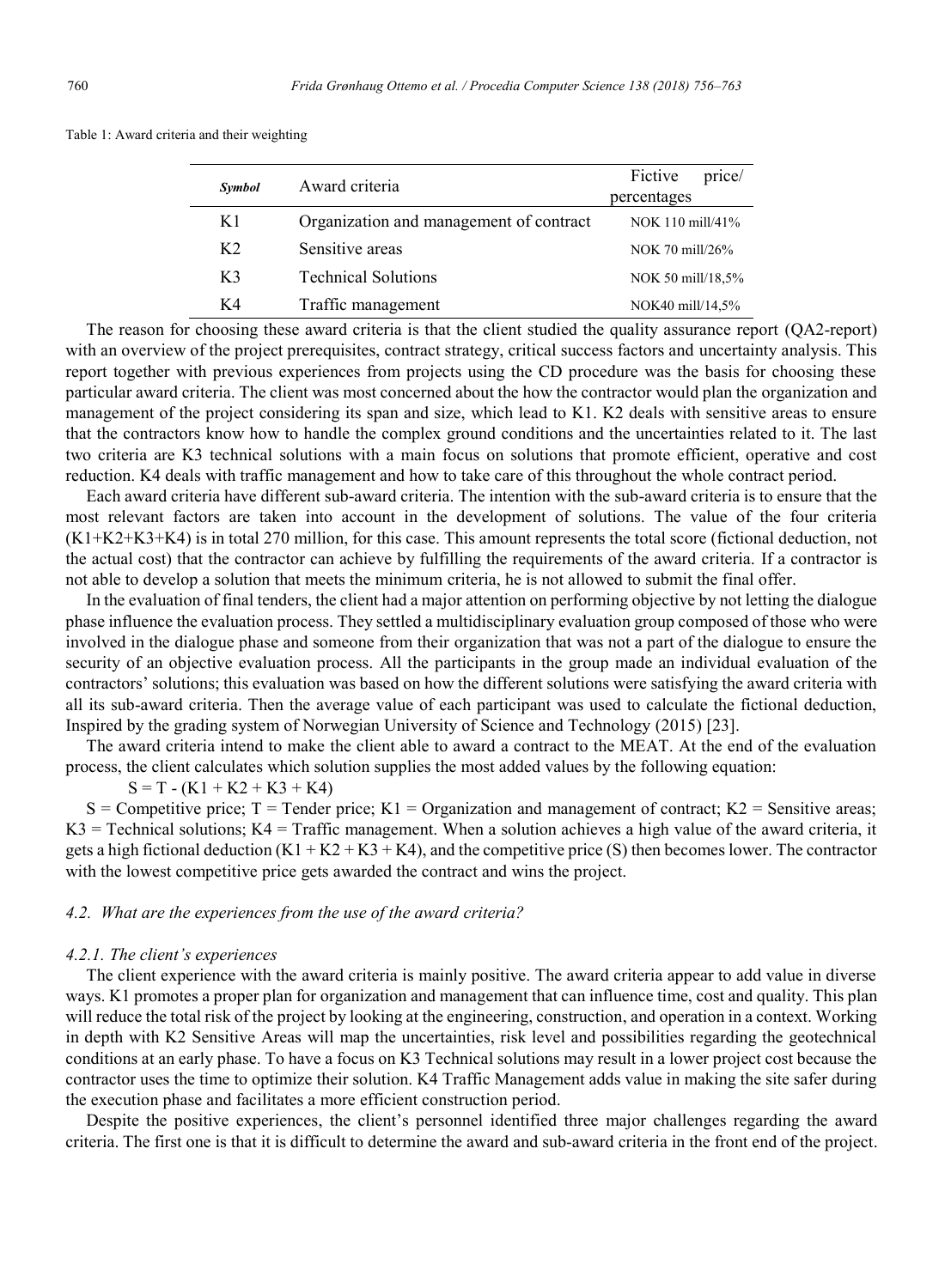The second challenge is determining the award and the weighting of the sub-award criteria. The last challenge is to evaluate the contractors objectively by using these criteria.

The client personnel explained that the determination and weighting of the award and sub-award criteria were challenging. This is because it has to be done at an early stage, during the preparation of the draft tender document phase, while the client knows nothing about the span of the contractor's solutions. They found it also challenging to determine and weight the sub-award criteria early enough to inform the contractors about it. The sub-award criteria tended to evolve throughout the dialogue and their importance likewise.

The other challenge that was identified by the client personnel regarding award criteria was to evaluate the contractor's solutions based on the award criteria. There is no standard evaluation system in the NPRA. In the case project, the client personnel determined a grading system upfront, illustrated in the previous section of this paper. Even though the grading system was straightforward, there were uncertainties amongst the participants in the evaluation group on how to carry out the evaluation. They tried not to compare the solutions to each other but realized that it was troublesome to stay 100% objectively after being in dialogue for several months.

#### *4.2.2. The contractors' experiences*

The contractors' experiences are diverse, depending on which contractor that is interviewed. One of the loser contractors pointed out that they found it strange that they were not informed about the weighting of the sub-awarding criteria. They only got the insight on which sub-award criteria to focus on. Since it was no instructions on the importance of the sub-award criteria, the contractor assumed they were equally weighted. This resulted in inefficient use of resources and time. They end up in spending a lot of time and resource on things that do not add value to the project at all.

There was also confusion amongst all the contractors if they were evaluated relative to each other or not. They were unsure if it was enough to fulfill the requirements described in the award criteria to achieve maximum score, or if their solution had to be better than the competitor solutions. This confusion among the contractors was due to the evaluation system was not communicated in the early stages.

One of the losing contractors stated that the solutions ought to be evaluated up against the award criteria and not compared to the other solutions. They thought it should be enough to fulfill the requirements. They explained it with this comparison: if athletes are competing in high jump and if it is required to jump two meters, then it is enough to jump unaided over the horizontal bar. The athletes do not get a better score if they jump 20 cm higher.

The winner contractor had the opposite opinion and thought it should be a relative evaluation where the solutions got compared to each other. Also, there should be one pot of money, not several pots. All the participating contractors should compete in getting the biggest part of this pot. Then the evaluation would be about which solution that fulfills the requirements of the award criteria the most. They found it strange that all the contractors could get the same maximum score of 270 million. If they, in theory, had the same level of performance and got the same fictional deduction then the lowest price would be the only thing counting anyway.

#### *4.3. How can the use of the award criteria be improved in future projects?*

OGC(2008) [17] points out that complex projects tend to have unique features. This supports the recommendation for conducting a project-specific determination of the award criteria. Furthermore, on the determination has to be done at an early stage, in the preparation phase. Since the award criteria will vary from project to project the determination shall have a basis in reports like QA2-report and previous experiences in similar types of projects. It is also important to look at the objectives and needs of the particular project before determining the award criteria. The reason for this is that the award criteria are establishing the foundation for the whole dialogue phase. They establish the future of the project by defining which issues to touch during the dialogue, how to map the uncertainty factors and the development of the final tender document etc.

The weighting of the award criteria and its sub-award criteria have to be transparent. This helps the contractors to know how to distribute their resources during the project development phase, dialogue phase. It will be difficult to set the weighting of the sub-award criteria at an early point because their importance and position will emerge through the dialogue. The recommendation will be to determine the weighting of the sub-award criteria during the dialogue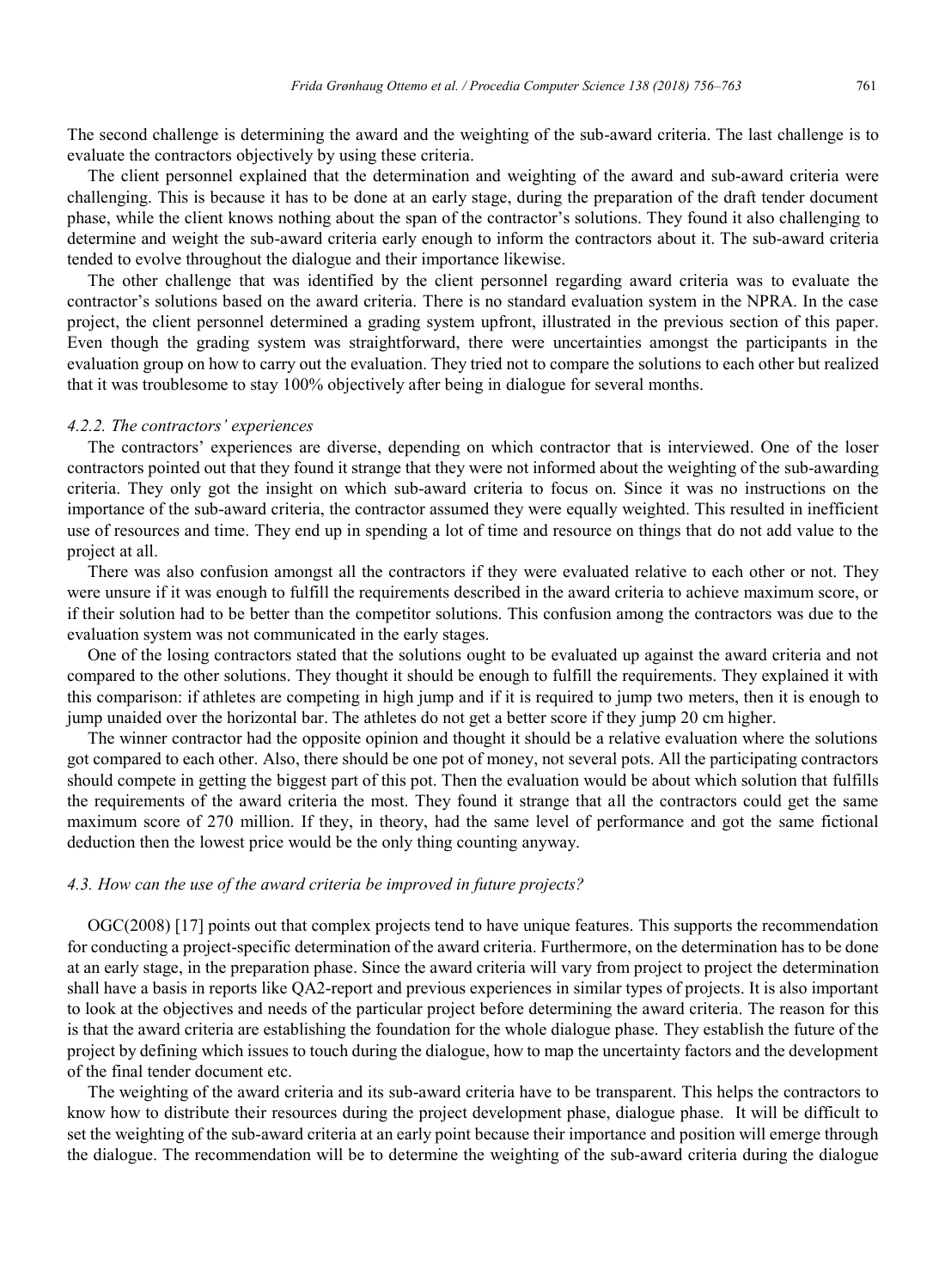and reveal it consecutively to the contractors. This will save time and resources because it is clearer for the contractor how to prioritize and what to have the main focus on.

There also needs to be a standardization of the evaluation processes to avoid insecurity amongst the participants from both the client and the contractor. Firstly the client must ensure that the project group conducting the evaluation consists of representatives from various professional groups that cover a large field of expertise. The majority of the group shall be those who were involved in the dialogue phase. These persons have insight into the developed solutions, the interaction between the actors, the award criteria, etc. It is essential to include someone with no connection to the dialogue, a neutral party. They do not know the dialogue and will ensure an objective evaluation.

The span of the scale also needs to be defined, 1-3 or 1-10. The goal is that the representatives can give a score that differentiate themselves in a valid way, but the ranking can get unreliable when there are too many points, for it is difficult to decide the value of a 3 compared to a 4 and a 5. The scaling used in this case from 0-4 is considered feasible. With this scale, the solutions get evaluated to be sufficient, satisfactory, good, very good or excellent. The span starts at 0, a sufficient solution; there is no point of having a solution that does not add value. The dialogue shall assure that all the solutions are at this level if not the contractor should not receive an invitation to deliver final tender.

The evaluation of the solutions, in this case, was conducted in a way that all the contractors could achieve a total score of 270 million if they developed an excellent solution fulfilling the requirements of the award criteria. This means that if the contractors perform at the same level and deliver a solution with maximum score, the lowest price would be the factor that counts in the end and becomes a priced base evaluation.

### **5. Conclusion**

This paper set out to answer 1) which award criteria are used 2) what the experiences are from the use of the award criteria and 3) how the use of the award criteria can be improved in the future projects.

The award criteria used in this case project are K1 - Organization and management of the contract, K2 - Sensitive areas, K3 - Technical Solutions, K4 - Traffic management. The criteria are determined based on the needs and objectives of the project. The client used a QA2-report and previous experiences to set these particular criteria. All of the award criteria have several sub-award criteria pointing out which areas to pay extra attention to.

This paper addresses limited research on the award criteria experiences used in CD projects. The client experiences are that it is demanding to both determine and weight the award criteria and its sub-award criteria. Another problem is the lack of a standard way of evaluating the solutions based on the award criteria. The contractors are likewise unsure of how to use their resources when they do not have the information on the weighting of sub-award criteria. They were also confused about how they were evaluated. They requested a clearer approach to if it is a qualification based evaluation or a price based evaluation that will be used. The uncertainties around the procedure and the award criteria seem to reduce the trust level between the client and the contractor.

It is important to have awarding criteria that are aligned with the purposes and goals of the project. Next recommendation is a transparent weighting of the award criteria and the sub-award criteria. Also, the client needs to develop a standardized way of evaluating the solutions. At last, to fully exploit the possibility the CD procedure offers with optimizing a solution, it is advisable to conduct a qualification-based evaluation. To not only award a contract based on lowest price stands out as a golden opportunity for both the client and the contractor. The award criteria make the contractor more suitable to develop a solution based on their competence, experience, strength, and skill. In return, the client gets an optimized solution for their project.

#### **6. Limitations and a guide to future research**

The study has some limitations. First, the case study is limited to only one case, which is a Norwegian public infrastructure project, with the Norwegian Public Roads Administration (NPRA) as a client. Furthermore, interviews were only held with the client and the main contractors' personnel. It was not extended to explore sub-contractors, consultants, and operation & maintenance contractors' experience. In future research it will be beneficial to interview these players, such as policy makers, finance department, consultants and operation and maintenance contractors. It is also valuable to look at other sectors like buildings and IT to study their experiences with the CD procedure and award criteria.